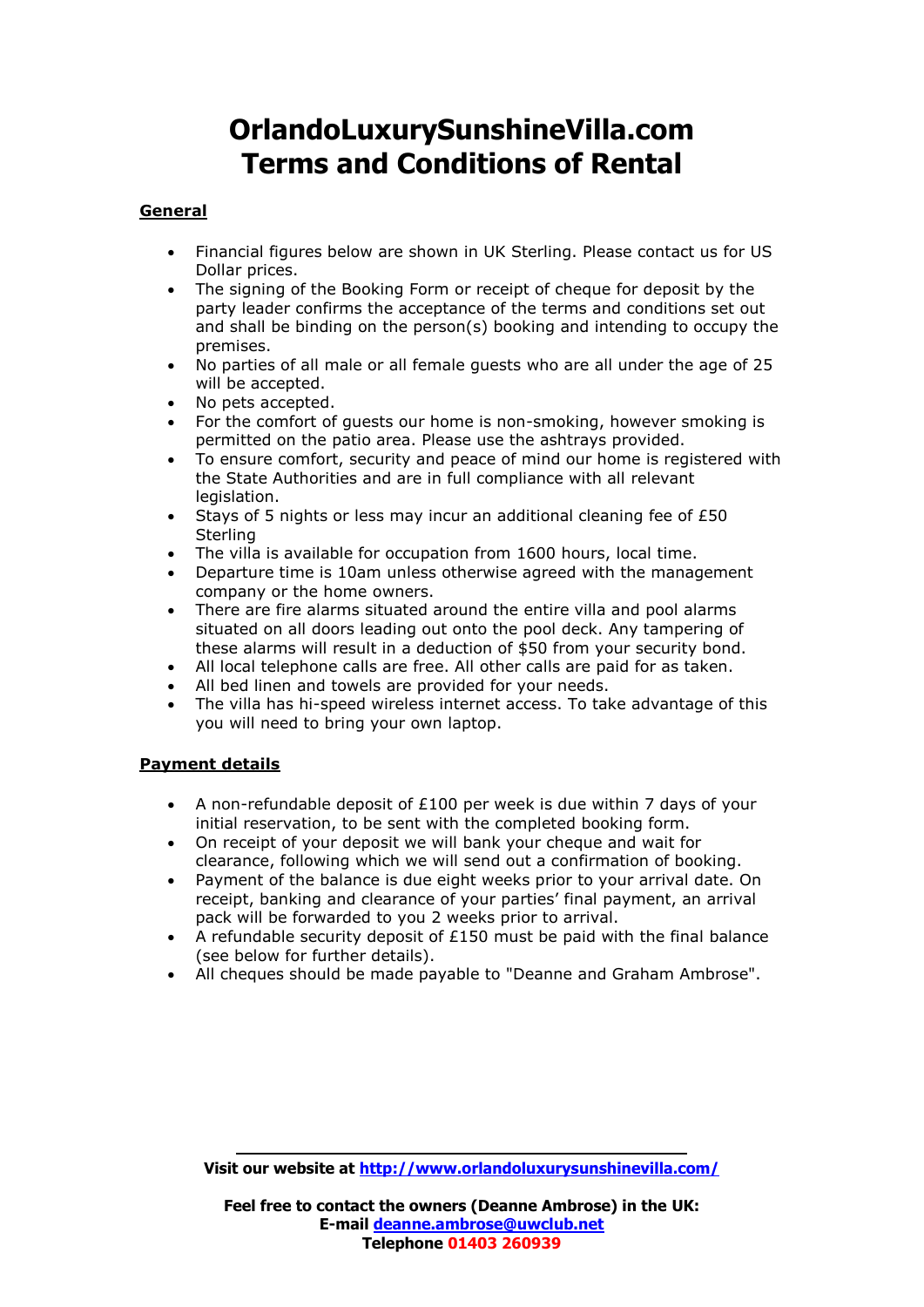### **Security/Breakages Bond**

- A refundable security deposit of  $£150$  must be paid with the final balance.
- This security deposit will be repaid to your party by cheque, within 30 days of your departure, providing the local management have reported no breakages and you have returned the key as requested. They check the inventory prior to your arrival and after your departure and will advise of any faults. These may include additional cleaning costs for spills, stains etc.
- We retain the right to retain the security deposit (either in part or full) to cover breakages, damage, non-return of the key or failure to properly secure the property. Receipts for repairs/replacements will be provided in the unlikely event that such retention of the security deposit is required.
- The villa front door key must be left in its security box each time you leave the property. The loss of the door key will result in a charge of \$50 from your security deposit.
- You will be provided with one key for the villa. In the situation that you lock yourself out, you are to phone our management company immediately and they will allow you re-entry into the house. Unfortunately you will incur a small charge for their service depending on the call out time (\$25 in office hours, \$100 out of office hours).
- The client is held responsible for any damage or breakages that may be caused to the property, its contents and also for any items in the inventory during your stay. All damage and faults caused or found at the home must be reported to our management company at the earliest opportunity.
- We reserve the right to pursue a quest for recompense for any and all damages caused which may exceed the value of the security deposit within 14 days of being served notice of this.
- Florida has a sub-tropical climate and care must be taken with food that is left uncovered. Spoiling and contaminating food left uncovered can attract insects very quickly. Any added costs for pest control services incurred from lack of care in this may be passed to you.

### **Safety and Security**

- Due to State Fire Regulations under no circumstances may more than the maximum number of persons identified on the Booking Form occupy the property.
- Any unauthorised occupancy by people not listed will be subject to immediate termination of the rental agreement without refund of monies.
- Children must be supervised at ALL TIMES whilst in the pool area.
- Glass is NOT permitted in the pool area. Plastic glasses are provided.

### **Liability**

- The owners and their agents do not accept liability whatsoever for death, personal injury, accidents, loss or damage to persons or personal effects however caused as a result of use of the pool and villa.
- It is your responsibility to ensure that children are always supervised properly in and around the pool and inside the villa.

**Visit our website at<http://www.orlandoluxurysunshinevilla.com/>**

**Feel free to contact the owners (Deanne Ambrose) in the UK: E-mail [deanne.ambrose@uwclub.net](mailto:deanne.ambrose@uwclub.net) Telephone 01403 260939**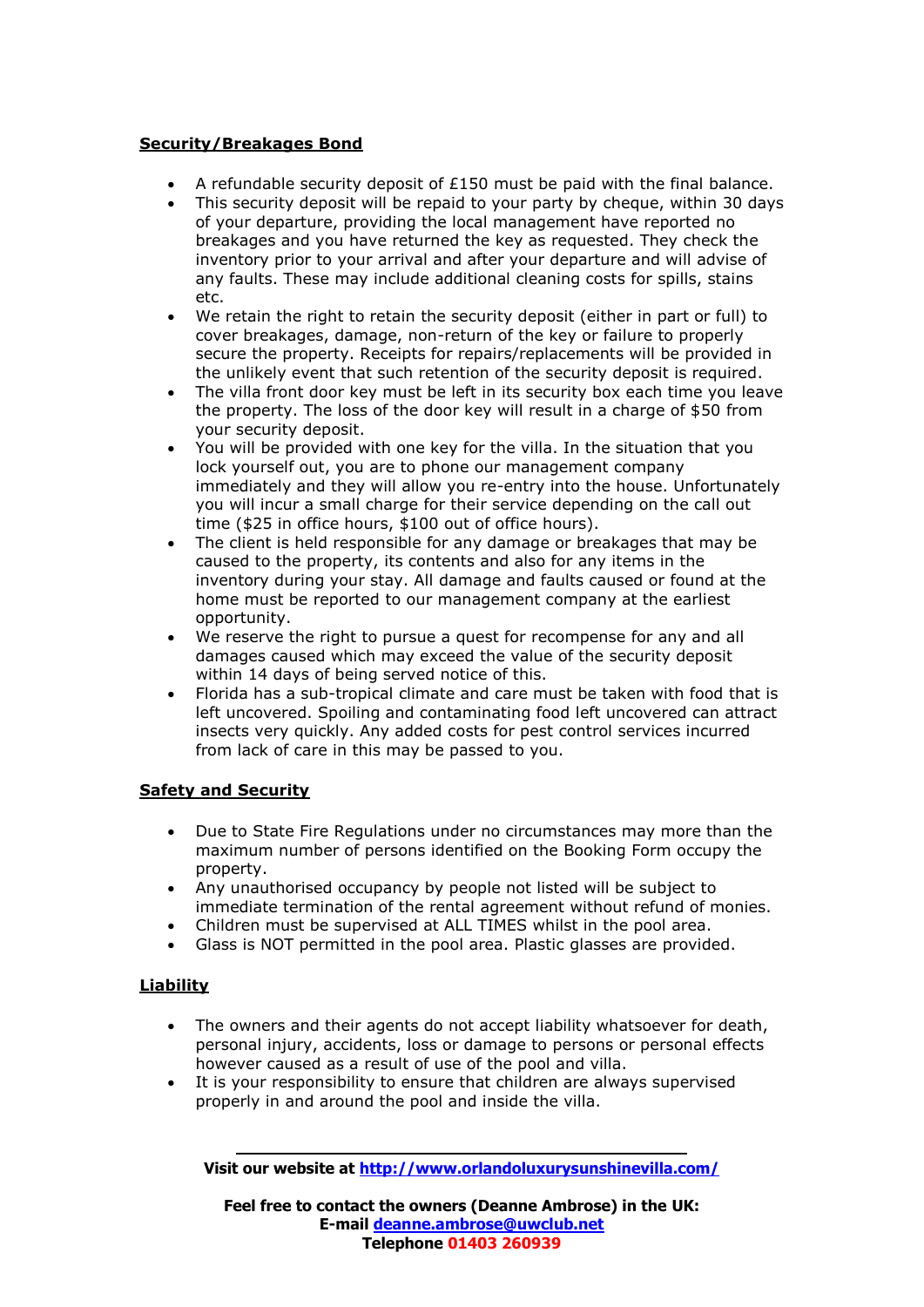### **Complaints or Dissatisfaction**

- In the unlikely event of a complaint during your stay please contact the Management Company immediately.
- If the matter cannot be resolved, you should contact the owner, in writing, within 14 days of the end of the rental period.
- If the problem has not been reported, as requested to the Management Company, the owner cannot accept any responsibility.

## **Cancellation**

- In the event of your party needing to cancel, the following conditions will apply.
	- $\circ$  Cancellation notice 8 weeks plus prior to arrival date = Loss of deposit
	- $\circ$  Cancellation notice less than 8 weeks prior to arrival date = 100% of the total charge
- Deposit is non refundable upon cancellation
- Please ensure you have Travel Insurance to cover your losses if cancellation is due to an insured event beyond your control resulting in a financial loss.

### **Cancellation by the Villa Owner or Management Company**

- In the unlikely event that personal circumstances necessitate cancellation of the booking we will refund any monies paid by the party (without interest, compensation or consequential loss of any kind). However our management company will always help us by seeking to relocate your booking to a villa of a similar or superior standard.
- Force Majeure: The owners or their agents cannot accept responsibility, be responsible or be liable in respect of damage or changes caused by Force Majeure, e.g. strikes, floods, closure of airports, weather conditions or other events beyond our control.

### **Disclaimer**

- LIABILITY The property is privately owned and neither the owners nor the management personnel accept any responsibility whatsoever for personal injury, accidents or loss or damage to personal effects, however caused.
- The owners and their agents reserve the right of entry at any time (includes such workers as pool maintenance, gardeners etc.).
- Whilst all information supplied in the brochure and on the website is deemed to be correct to the best of our knowledge, it is understood that the information supplied is for guidance purposes only and does not form any part of the contract.

**Visit our website at<http://www.orlandoluxurysunshinevilla.com/>**